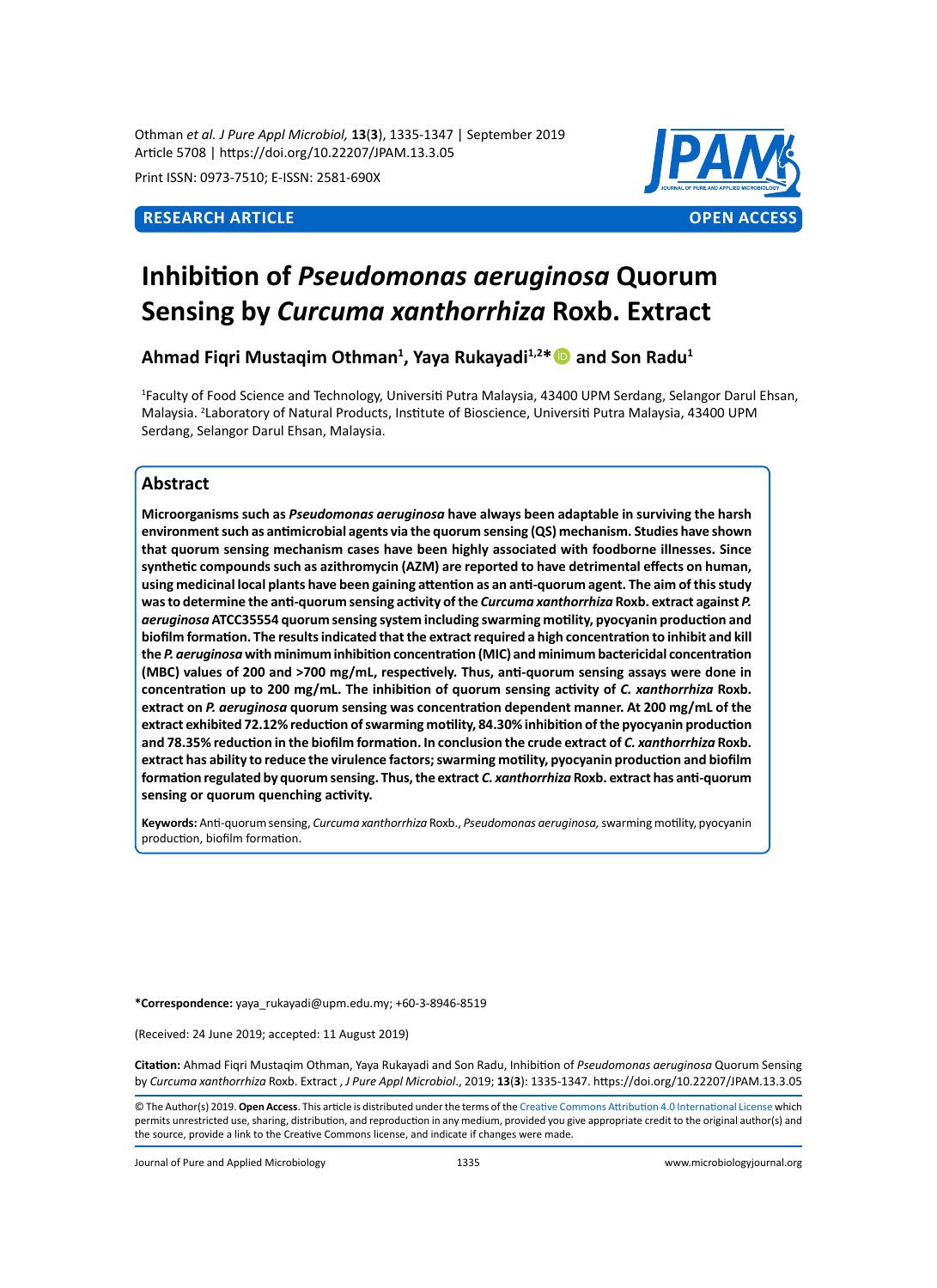#### **INTRODUCTION**

The global food safety and the economy have been reported to be seriously affected by the increasing foodborne illnesses and food spoilage $1,2$ . Contamination by the foodborne pathogens have led to numerous cases of diarrhea, vomiting, abdominal pain and even deaths $3-5$ . While urbanized countries such as the United States and the United Kingdom have a good statistical reports on the phenomenon<sup>6</sup>, less developed countries such as Malaysia are not as able to efficiently tackle the issue due to the lack of incidents reported $7,8$ .

In order to combat and prevent the foodborne contaminations, antimicrobial agents used often possess a selective toxicity and targets the difference between the microorganism metabolism and the human cell's' structures and features $9,10$ . However, the frequent usages of these products such as antibiotics have led to an emergence of antibiotic resistant bacteria strain $11$ . Therefore, to reduce the antibiotic dependencies, alternative stratagems such as quorum sensing have been researched<sup>12,13</sup>.

Quorum sensing (QS) is a bacteria cell-to-cell communication mechanism used to determine the bacterial physiology including the local population density as well as adapting to the harsh and ever-changing environment such as antibacterial agents innate immune responses $14-16$ . QS is a type of bacterial communication systems that allow determination of the bacterial physiology via the production of diffusible signaling molecules known as autoinducers (AI) such as oligopeptides and N-acyl homoserine lactones in Gram-positive and Gram-negative bacteria, respectively<sup>15</sup>. QS system is greatly associated with bacterial pathogenicity and spoilage contamination on food products $17$ . Through the production of diffusible signaling molecules known as autoinducers (AI) in Gram-positive (oligopeptides) and Gram-negative (N-acyl homoserine lactone (AHL)) bacteria<sup>15</sup>, these microorganisms are able to regulate the QS mechanism. *P. aeruginosa* QS systems have been reported to be highly adaptable in responding towards the external biological stresses by producing virulence factors such as pyocyanin, swarming and biofilm formation<sup>19</sup>.

Since synthetic quorum quenching compounds such as azithromycin (AZM) are reported to have detrimental effects on human, usage of natural products from plant extracts have been gaining popularity in eliminating microbial contamination on the food products<sup>20</sup>. Javanese turmeric (*Curcuma xanthorrhiza* Roxb.) or locally known as "temu lawak" can be found in tropical countries such as Malaysia and Indonesia<sup>21</sup>. C. *xanthorrhiza* Roxb. has been traditionally used for food and medicinal purposes $22,23$ . The Javanese turmeric has been reported to have bioactive compounds including curcuminoids, camphor, geranyl acetate, zerumbone, b-curcumene, zingiberene, ar-curcumene and xanthorrhizol $^{24}$ . Therefore, the aim of this study is to evaluate the antimicrobial and quorum quenching activity of the ethanolic extract against *P. aeruginosa in vitro*.

# **MATERIALS AND METHODS Bacterial Strain**

*P. aeruginosa* strain used in this research was ATCC35554 obtained from the American Type Culture Collection and cultured in *Pseudomonas* agar. During the study, bacteria was grown at least over 12 hours in Luria Bertani (LB) broth and streaked onto a LB agar media to obtain a single *P. aeruginosa* colony. The culture was preserved in a sterile universal bottle at 4°C for short term holding and at -20°C for long term holding in sterile universal bottles and agar plates $25,26$ .

# *Curcuma xanthorrhiza* **Roxb. Rhizome Sample and Extraction**

A 10 month old of *C. xanthorrhiza* Roxb. or Javanese turmeric rhizomes were obtained from Kebun Percobaan, Cikabayan, Damaga, Bogor, Bogor Agricultural University (IPB). The rhizomes were sorted to remove all of the soil and dirt. The rhizome was then chopped manually approximately 5-7 mm. The sliced rhizomes were dried using oven drying (55°C) and powdered into 60 meshes with a grinder. *C. xanthorrhiza* Roxb. rhizome extraction was done as per method by Ab Halim *et al.*<sup>27</sup>. Briefly, 100 g of the powdered rhizome was soaked in 400 mL of ethanol for 48 hours at room temperature. The mixture was then filtered using Whatman filter No.2 and evaporated with a vacuum evaporator at 50°C to obtain a concentrated ethanolic crude extract. The ethanolic extract of *C. xanthorrhiza* Roxb. was preserved in an universal bottle at 4°C for further  $use^{28}$ .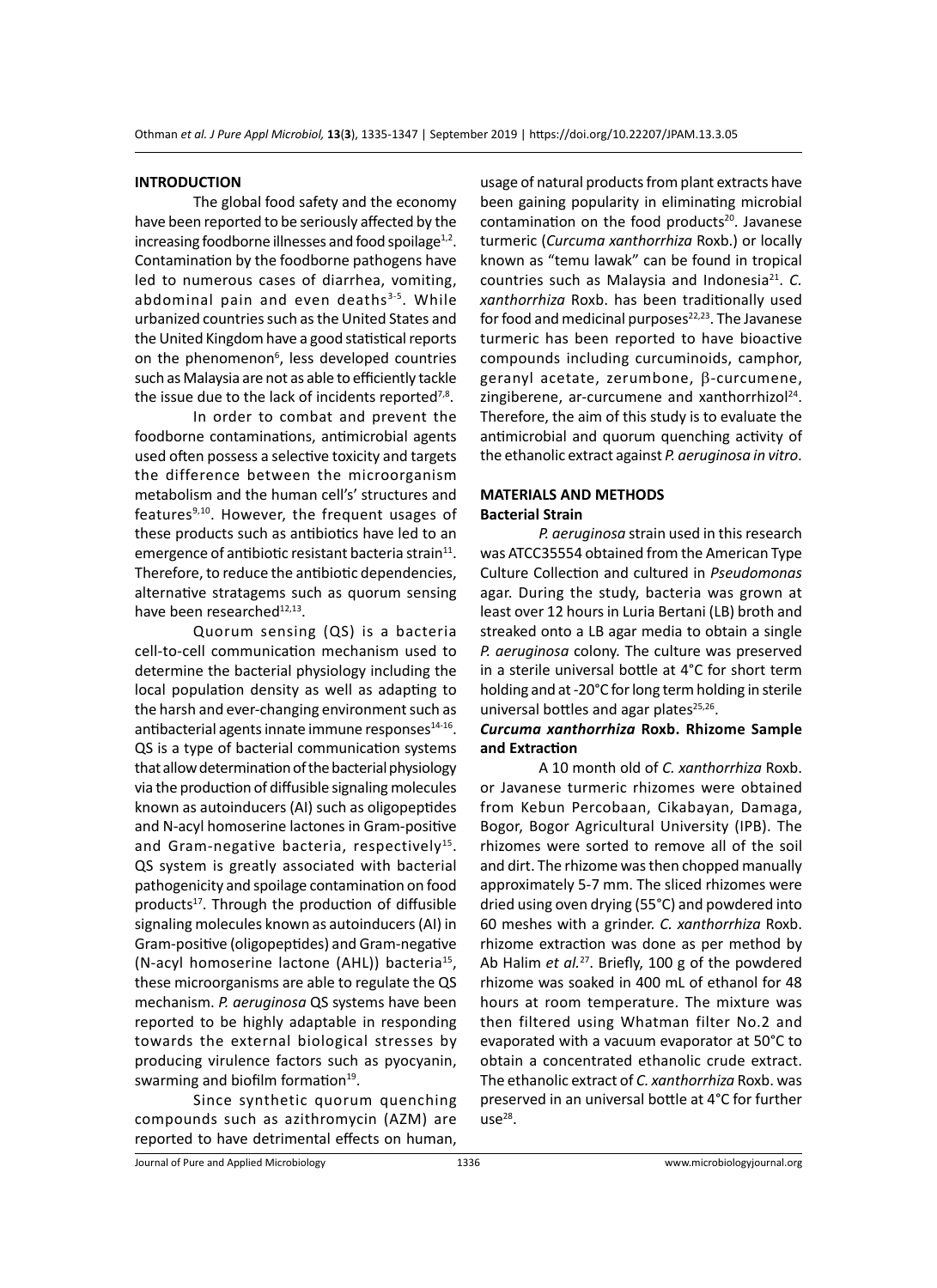# **Determination of Minimum Inhibitory Concentration (MIC) and minimum Bactericidal Concentration (MBC)**

Determination of MIC and MBC of *C. xanthorrhiza* Roxb. extract on *P. aeruginosa* culture were done using the standard method of Clinical and Laboratory Standards Institute (CLSI)<sup>30</sup>. Through MIC and MBC assay, the concentrations of the extract to inhibit and kill the *P. aeruginosa* culture, respectively, were conducted. Briefly, in the study, 10 mg/mL chlorhexidine and dimethyl sulfoxide (DMSO) were used as positive and negative controls, respectively. Since chlorhexidine have been known to for its effectiveness against vast spectrum of bacteria while DMSO is commonly used as the negative control due to the absence of antimicrobial activity. As per the CLSI<sup>30</sup>, the first two wells of the 96 well plate, were allocated for the positive and negative control for MIC assay. Meanwhile, the rest of the wells were aliquoted with the extract diluted with MH broth to obtain concentration of 10-800 mg/mL. In MBC test, 10 µL aliquot from each well was inoculated onto a sterile MH agar and incubated for 24 hours at 37°C. After the incubation, wells that shows no bacterial growth represents the minimum concentration needed to kill the *P. aeruginosa.*

# **Growth Assay**

To further study the antimicrobial activity of the ethanolic extract against *P. aeruginosa* growth,  $Log_{10}$  Colony Forming Units (CFU) was done on Nutrient agar plates. The method was chosen as the bacterial count capacity can be adjusted via serial dilutions and the method allow only viable bacterial colony to be counted<sup>31</sup>. A culture (OD600 ∼0.1) incubated at 37°C with shaking at 200 RPM for four hours was inoculated into sterile universal bottles containing 9 mL of LB broth. 1 mL of the extract (0-200 mg/mL) was added to the respective bottles and incubated at 37°C for 24 hours. A 100 µL of culture was aseptically spread onto Nutrient agars using a glass hockey stick before 24 hours incubation. The colonies formed were counted and the CFU/mL was calculated.

# **Swarming Activity Assay**

Based from the antimicrobial assays, the extract concentration needed to observe the *C. xanthorrhiza* Roxb. quorum quenching activity against *P. aeruginosa* was 0-200 mg/mL. In swarming inhibition assay, approximately  $0.1$  OD<sub>600</sub> *P. aeruginosa* culture was inoculated into universal bottles containing the extract (0-200 mg/mL) and incubated overnight at 37°C with 180 rpm shaking. The culture was then inoculated onto a swarming agar media consisting of 0.5% (w/v) agar and 8  $g/L$  nutrient broth using a sterile toothpick<sup>32</sup>. The plates were then incubated at 37°C for 24 hours and the mean length of the swarming distance between the central of the inoculation site was determined.

#### **Pyocyanin Production Assay**

Inhibition on pyocyanin pigment production was done according to the method by King *et al.*<sup>33</sup>. From the swarming assay, the swarming colony was scooped from the media, cut into small pieces and added with 5 mL of saline (0.85% NaCl) in centrifuge tubes. The tubes were centrifuged at 10,000 RPM for 10 minute twice $34$ . A 5 mL of the supernatant was mixed vigorously with 3 mL chloroform before discarding the aqueous phase34-37. The pigment was then re-extracted with 1 mL of 0.2 N HCl and the mixture was mixed vigorously to elicit a pink red solution<sup>35,38</sup>. The red pink solution was centrifuged at 8,000 RPM for 10 minutes and the relative pyocyanin concentration was measured using a spectrophotometer at  $OD_{520}$  with 0.2 N as blank<sup>36,38,39</sup>. The pigment concentration was then calculated by multiplying the optical density value by 17.07249,41.

# **Biofilm Formation Assay**

The effect of the ethanolic extract of *C. xanthorrhiza* Roxb. against *P. aeruginosa* biofilm formation was done according to Varposhti *et al.*<sup>42</sup>. Each well of the 96-microtiter flat-well plate consist of 50  $\mu$ L of the LB broth and 50  $\mu$ L of the extract (0-200 mg/mL). A100 µL of the bacterial culture at 10<sup>8</sup> CFU/mL was added into each well, mixed thoroughly and incubated for 24 hours at 37°C. Post incubation, the wells were washed with pre-warmed physiological saline and let dry for 10 minutes. Then, 100 µL of the tetrazolium salt (XTT)/menadione solution was added into each well and incubated in the dark at 37°C for 4 hours. After the incubation period, the content of each well was transferred into a new 96 wells microtiter plate and the absorbance at  $OD_{_{490}}$  was measured. The anti-biofilm activities of the plant extracts was calculated using the percentage mean of the optical density at 490 nm wavelength against the untreated biofilm. The decrease in biofilm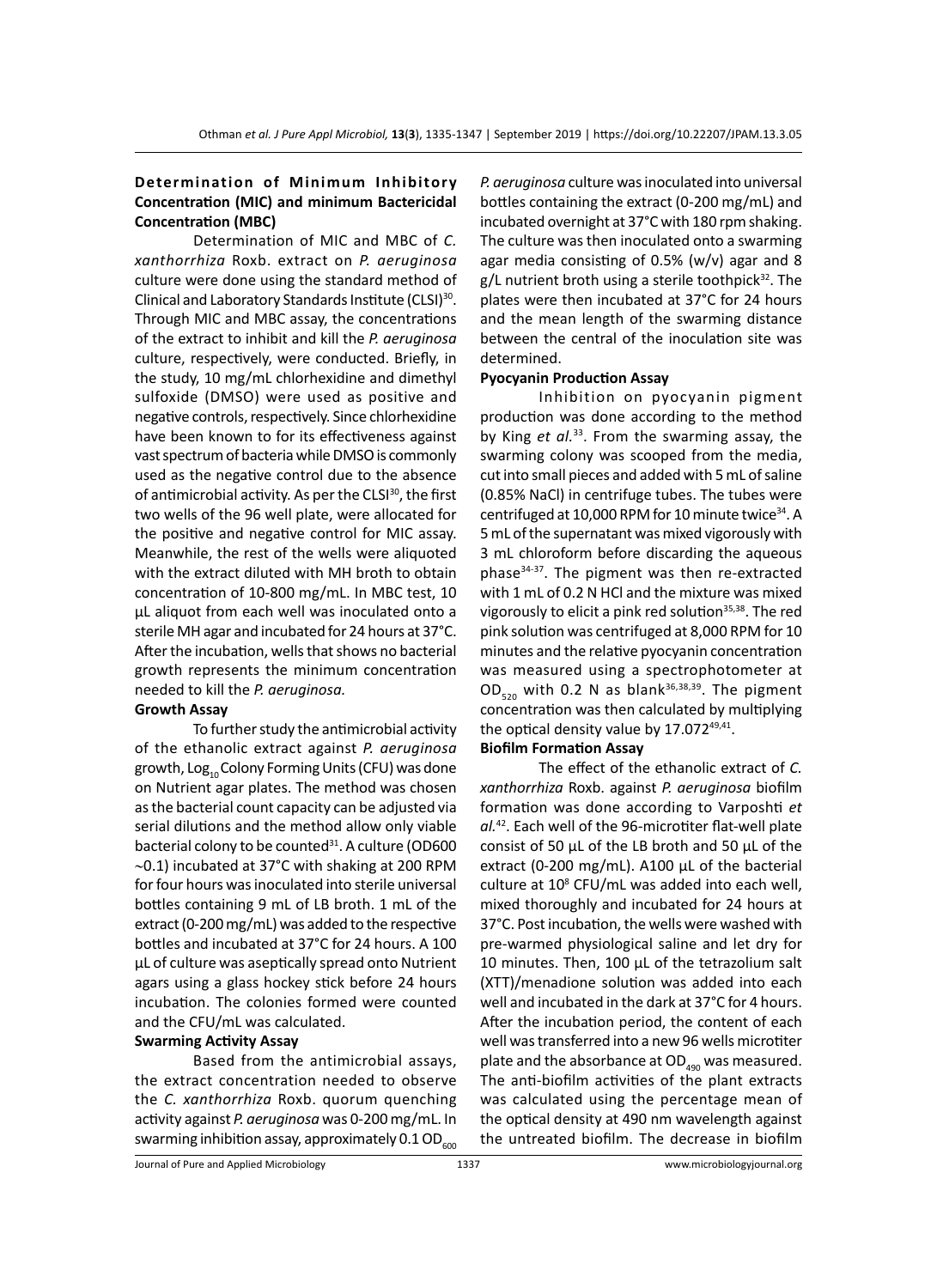formation of treated samples was compared to the untreated biofilm were determined.

# **Statistical Analysis**

The tests were done by  $2 \times 2$  and the results were analyzed using the MINITAB17 software. In the data analysis, the one-way variance analysis (ANOVA) and the Tukey's test were used to determine the significant difference (P<0.05) between different concentration of plant extract used (0-200 mg/mL).

#### **RESULTS AND DISCUSSIONS**

#### **Yield of** *Curcuma xanthorrhiza* **Roxb. extract**

The average crude extract yield of *C. xanthorrhiza* Roxb. rhizome was 4.01 ± 0.89% (Table 1). This result is comparable with the extraction yield of *C. xanthorrhiza* Roxb. rhizome (5.9%) obtain from Ab Halim *et al.*<sup>27</sup>. This difference in yield could be from variety of reasons such as the method of extraction. The method chosen for this test was chosen for its simplicity, cheap and convenience43. Soaking the powdered material in the solvent allow for the plant's cell walls to soften and broken down, releasing the soluble phytochemicals into the solvent<sup>43</sup>.

**Table 1**. Extraction yield of the *Cucurma xanthorrhiza* Roxb. rhizome

| Dried            | Extraction      | Yield           | Yield           |
|------------------|-----------------|-----------------|-----------------|
| powder (g)       |                 | (g)             | (9%)            |
| 100              | 1 <sup>st</sup> | 4.98            | 4.98            |
| 100              | 2 <sub>nd</sub> | 3.22            | 3.22            |
| 100              | <b>3rd</b>      | 3.82            | 3.82            |
| Average $\pm$ SD |                 | $4.01 \pm 0.89$ | $4.01 \pm 0.98$ |

SD, standard deviation

Ethanol was chosen as the solvent due to its safer and less toxic nature than acetone, methanol and other organic solvents<sup>44-46</sup>. Human liver naturally produce an enzyme known as alcohol dehydrogenase which functions to convert alcohol into acetylaldehyde as its source of energy<sup>47</sup>. However, when methanol reacts with alcohol dehydrogenase, it leads to the production of formaldehyde that is very reactive and may interact with a host molecule in the body to shut down the enzymatic pathways<sup>47</sup>. Since ethanol is a versatile solvent with a universal characteristic, it can attract both non-polar and polar compounds such as alkaloid, curcuminoid and terpenoid<sup>48,49</sup>. Ab Halim *et al.*<sup>27</sup> have reported that ethanol solvent have been reported to elicit high phytochemical compounds such as phenols and tannins compared to other solvents.

# **Determination of minimum inhibitory concentration (MIC) and minimum bactericidal concentration (MBC)**

The MIC and MBC result of the *C. xanthorrhiza* Roxb. ethanolic extract against *P. aeruginosa* was 200 and >700 mg/mL (Table 2). The results indicated that a high concentration of the extract was needed to inhibit and kill the *P. aeruginosa* culture (200 and 800 mg/mL, respectively). In the study done by Diastuti *et al.*50, the MIC and MBC values of the *C. xanthorrhiza*  Roxb. extracts on the *P. aeruginosa* were much lower than in this study. The difference in the concentration needed for MIC and MBC was due to the difference in the extraction methods and solvents used when isolating the phytochemical compounds from *C. xanthorrhiza*

**Table 2**. Minimum inhibitory concentration (MIC) and minimum bactericidal concentration (MBC) of *Curcuma xanthorrhiza* Roxb. extract against *Pseudomonas aeruginosa*

| C. xanthorrhiza Roxb.<br>extract (mg/mL) |             |  |
|------------------------------------------|-------------|--|
| MIC.<br><b>MBC</b>                       | 200<br>>700 |  |

Roxb. rhizome. Different extraction method and solvents could have certain affinity on several phytochemicals over the other. For example, in the study by Ab Halim *et al.*<sup>27</sup>, ethanol extract of the *C. xanthorrhiza* Roxb. possesses more phytochemical compounds such as terpenes, phenols, flavonoids among others compared to the aqueous solvent. Difference of affinity in phytochemical extractions could be due to the polarity attraction from the ethanol solvent due to its universal characteristics and versatile solvent<sup>51</sup>.

Furthermore, the high extract concentration needed for MIC and MBC could be due difference between cell wall characteristic of Gram-negative of *P. aeruginosa.* Mangunwardoyo *et al.*52 has reported that an extraction of *C.*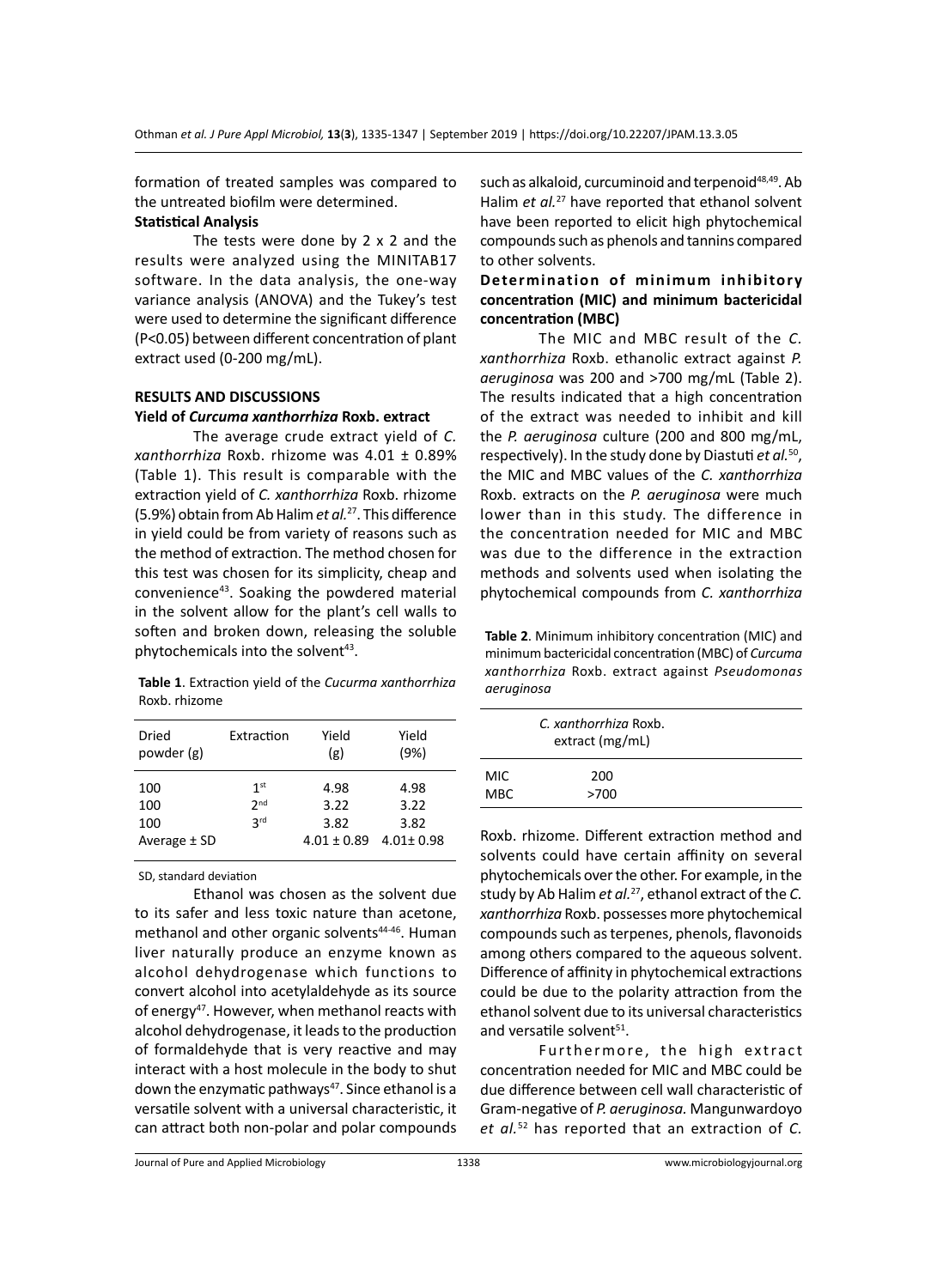*xanthorrhiza* Roxb. extract with aquadest, 70% ethanol and dichloromethane have also failed to exhibit zones of inhibition on the Gramnegative bacteria such as *P. aeruginosa, E. coli, P. gingivalis* as well as fungi *C. albicans*. Selim *et al.*53 and Mangunwardoyo *et al.*<sup>52</sup> have explained that gram-negative bacteria possess a higher resistance towards antimicrobial agents as compared to the Gram-positive bacteria. Such resistance could be due to higher concentration of lipid in the cell wall<sup>54</sup>. Bacterial cell walls are commonly composed of lipopolysaccharides, lipoproteins and periplasms that are bonded to the peptidoglycans<sup>55-57</sup>. These lipopoly-saccharides in the cell wall serves as the bacteria defense system that only selectively allows foreign objects to pass through the cell wall<sup>52</sup>.

Since Gram-negative bacterial cell walls are reported to possess a non-polar characteristic, this makes polar and semi-polar derived extraction methods have a higher difficulty to permeate the cell wall<sup>58</sup>. Therefore, due to its semi-permeable outer membrane, Gram-negative bacteria are able to reduce its susceptibility against antimicrobial agents by minimizing intake of dangerous foreign substance such as antimicrobial agents<sup>59</sup>. Furthermore, *P. aeruginosa* outer membrane permeability is lower than other Gram-negative bacteria by 12-100 fold $60$ . This serves as a crucial barrier for the bacteria against penetration by the antimicrobial agents as these agents will have to take a longer time to pass through *P. aeruginosa*  cell wall<sup>58</sup>. During this time, the bacteria has ample time to intrinsically gain resistance against the agents by synergizing via its internal mechanisms such as the efflux pumps and periplasmic  $\beta$ -lactamases to actively pump out and/or degrade the compounds<sup>58</sup>.

#### **Growth assay**

Growth assay at  $log_{10}$  was done to further confirm the effect of MIC extract concentration (0-200 mg/mL) on the bacterial growth. The result showed that the *C. xanthorrhiza* Roxb. extract does not or have little insignificant effect on the growth of *P. aeruginosa* (Fig. 1). The figure shows that apart from the positive control, *P. aeruginosa* growth was barely affected by the *C. xanthorrhiza* Roxb. extract whereby the negative control (DMSO) and extract at concentration of 0-200 mg/mL showed an insignificant difference of bacterial growth ranging from 8.99 ± 0.18 to 9.73  $\pm$  0.05 log<sub>10</sub> CFU/mL. Similarly, Ugurlu *et al.*<sup>35</sup> have also reported that concentrations up to 4 mmol/L had no effect on the growth of *P. aeruginosa* has shown an inhibiting effect on the bacterium quorum sensing mechanisms. Since compounds or concentration that do not kill or inhibit the microbial growth is less likely to promote selective pressure to develop antibacterial resistance<sup>35</sup>, *C*. *xanthorhiza* Roxb. ethanolic extract at 0-200 mg/ mL were used to study the quorum quenching activity against *P. aeruginosa.*

# **Swarming assay**

Inhibition on swarming motility was done by measuring the diameter of the swarming



Fig. 1. Log<sub>10</sub> CFU/mL of the *P. aeruginosa* ATCC 35554 growth against treatment with positive control (C+) 10 mg/mL Chlorhexidine, negative control (C-) DMSO, and *C. xanthorrhiza* Roxb. extract concentration (0- 200 mg/mL). The alphabetical grouping represent the significance different between extract concentration (Those that share similar letter is not significant different).



**Fig. 2.** Effect of the *Curcuma xanthorrhiza* Roxb. extract (0 - 200 mg/mL) on the *P. aeruginosa* swarming motility. The reduction of swarming diameter (cm) when added with *C. xanthorrhiza* Roxb. extract. The alphabetical grouping represent the significance different between extract concentration (Those that share similar letter is not significant different).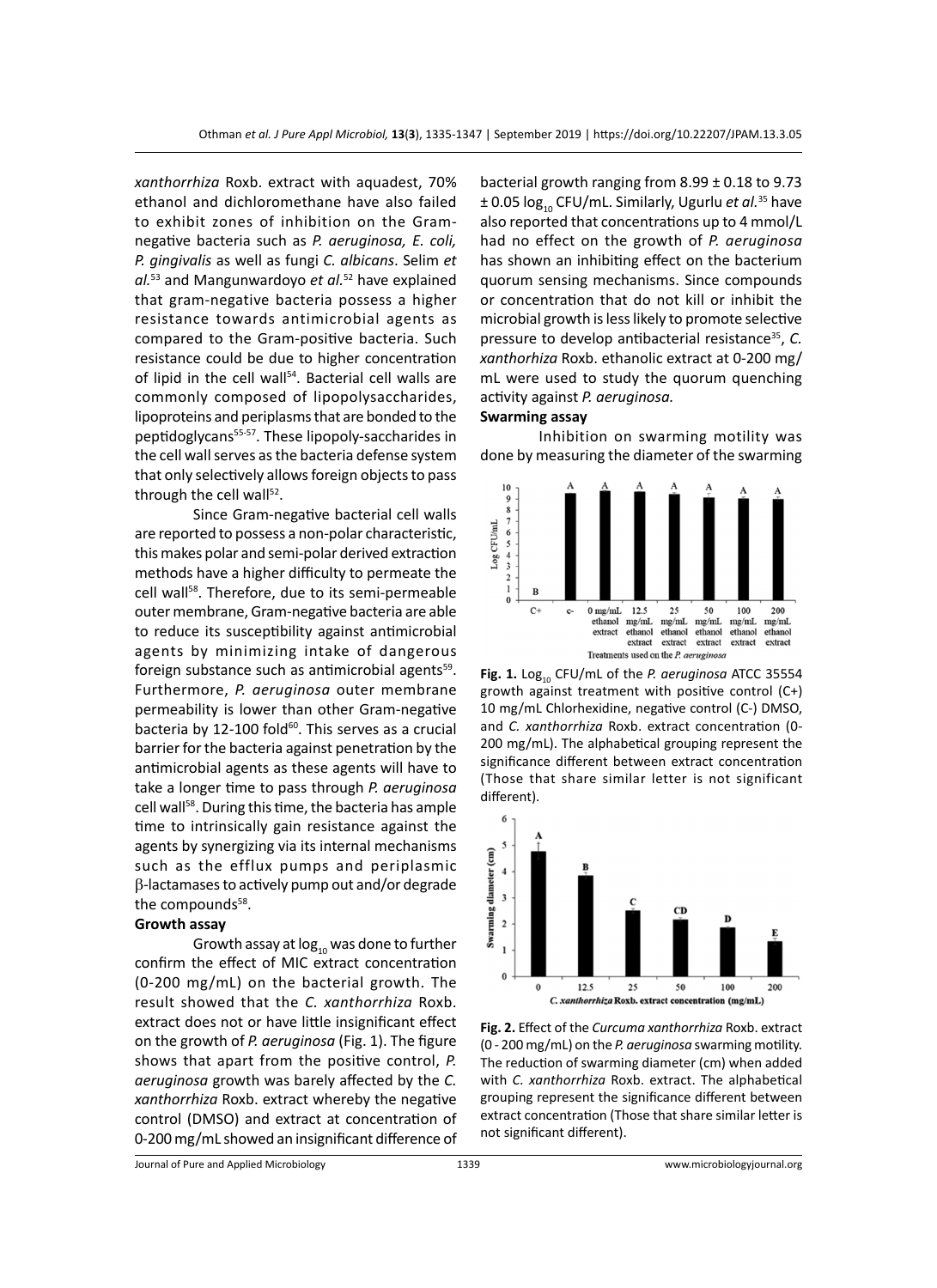colonies in the presence of 0-200 mg/mL of *C. xanthorrhiza* Roxb. ethanolic extract. Fig. 2 display the decrement of *P. aeruginosa* swarming colony diameter. At 0 mg/mL, highest swarming colony was observed at 4.78  $\pm$  0.29 cm and at 200 mg/ mL, the extract managed to inhibit 72.12% of *P. aeruginosa* swarming with a diameter of 1.33 ± 0.12 cm. Crude extract of the spice clove (*Syzygium aromaticum*) has also been reported to exhibit reduction of *P. aeruginosa* PA0137,61. Since the swarming activity in *P. aeruginosa* is induced and regulated by the *rhl* system, presence of *rhl* inhibitor in the *C. xanthorrhiza* Roxb. ethanolic extact is associated with the reduction of *P.*  aeruginosa swarming activity<sup>37</sup>.

Progression of swarming motility is hugely affected by the surfactant productions such as rhamnolipids (RLs) and 3-hydroxyalkanoic acids (HAAs)<sup>62-64</sup>. Such molecules affect swarming motility via inhibiting and promoting the tendril formation by displaying different diffusion kinetics on the agar<sup>64</sup>. Surfactant such as rhamnolipid depends on the activation of rhlA, rhlB and rhlC genes which are governed by the RhlR QS system and stimulated by the N-butyryl homoserine lactone induction<sup>65,66</sup>. Caiazza et al.<sup>67</sup> have reported that mutation or inactivation on the rhlC gene that encodes the rhamnosyltransferases to initate the formation of monorhamnolipids can affect the inhibition on swarming motility.

In another study by Kim and Park<sup>68</sup>, ginger (*Zingiber officinale*) extract, instead of inhibiting the swarming activity of *P. aeruginosa*, the extract promoted its motility. Despite previous study by Rasmussen *et al.*69 have reported the extract quorum quenching ability such as on biofilm formation on *P. aeruginosa* PA14, no such inhibition was observed in Kim and Park's study $^{68}$ . This phenomenon can be explained in the study by Caiazza *et al.*<sup>70</sup> whereby the inverse regulation of *P. aeruginosa* swarming and biofilm activities is regulated by the flagella reversal and formation of Pel polysaccharides. Such mechanisms are crucial in the transition from swarming to biofilm formation by affecting the initial attachment between the bacterial and the substratum $71$ .

O'may and Tufenkji<sup>72</sup> reported that cranberry products which contains a condensed A-type of proanthocyanidins (PACs), hydrolysable tannin in pomegranate, catechins containing B-type PACs in the green tea extracts all managed to inhibit *P. aeruginosa* swarming, suggesting the quorum quenching of tannins. As swarming and biofilm require the QS system to effectively work, tannin compounds have been reported to be able to impede the mechanism $73,74$  as they are able to bind and precipitate various types of proteins<sup>75-77</sup>. Apart from tannins, phenols and phenolic compounds have also been reported to inhibit *P.*  aeruginosa swarming motility<sup>35,78</sup>. Therefore, as the ethanol solvent of *C. xanthorrhiza* Roxb. exhibited the highest recovery of tannins<sup>45</sup> and phenols and phenolic compounds<sup>27</sup>, the swarming inhibition of *P. aeruginosa* by the *C. xanthhorhiza* Roxb. extract could be due to its anti-QS properties.

# **Pyocyanin assay**

In the pyocyanin inhibition assay, the extract was able to inhibit 84.30% of the pigment production by *P. aeruginosa.* The inhibition of pyocyanin pigment production was dependent on the extract concentration whereby at 0 and 200 mg/mL of the extract,  $13.01 \pm 1.37$  mg/mL and 2.04 ± 0.59 mg/mL of pyocyanin concentration were produced (Fig. 3). During the extraction of pyocyanin, chloroform and 0.2 N HCl gave a blue and red colour, respectively. Pyoycanin colour and absorption spectrum have been reported to be pH sensitive and changes according to the exchange of electrons in the pigment<sup>79</sup>. For example, at a neutral pH, pycoyanin produces a strong blue colour, greenish blue at alkaline and red at an acidic pH<sup>79</sup>. Since of the three, the reduced form



**Fig. 3.** Pyocyanin inhibition by the *Curcuma xanthorrhiza*  Roxb. extract concentration (0-200 mg/mL). The pyoycanin concentration (mg/mL) after treated with *Curcuma xanthorrhiza* Roxb. extract concentration (0- 200 mg/mL). The alphabetical grouping represent the significance different between extract concentration (Those that share similar letter is not significant different).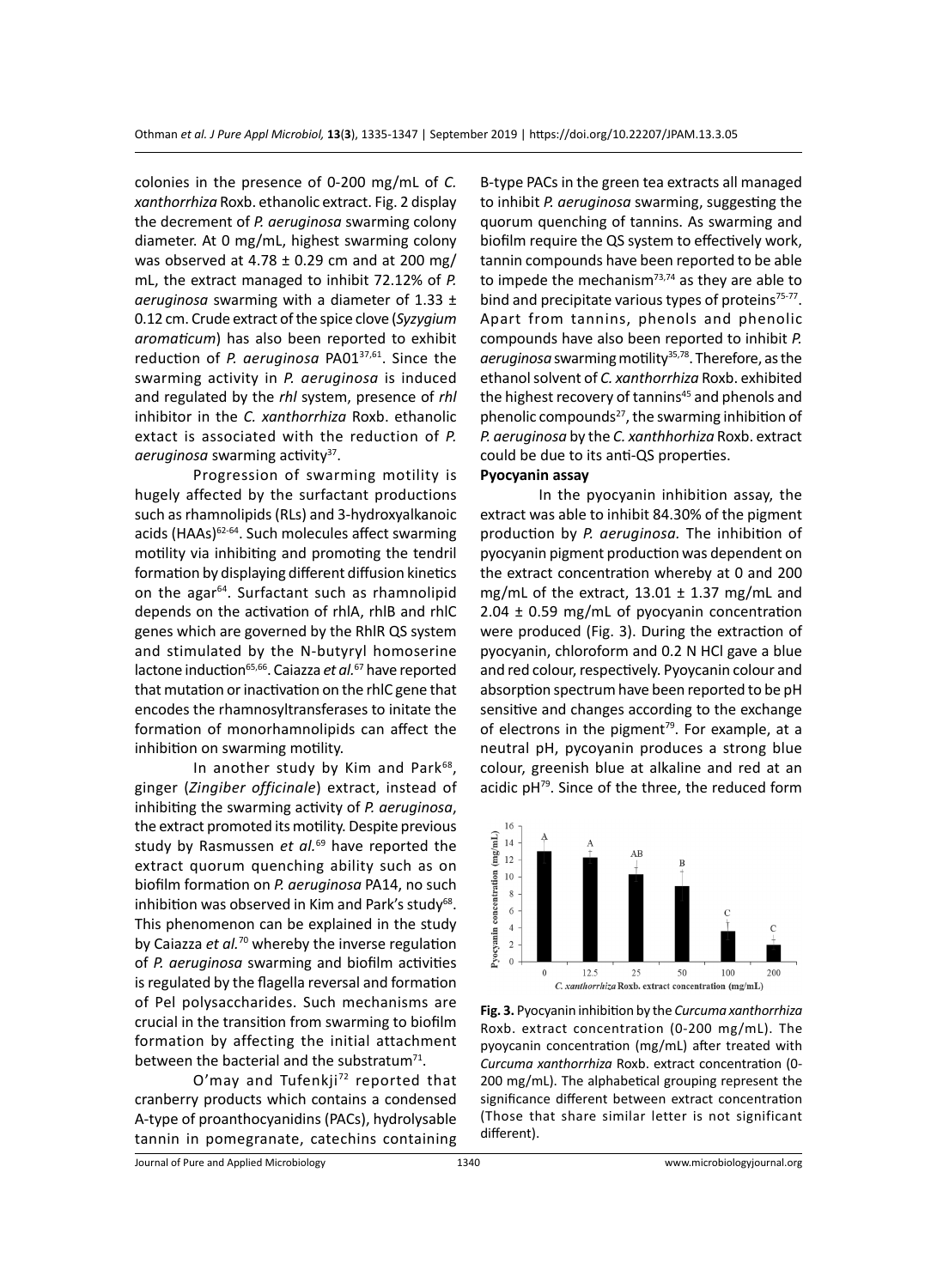of pyocyanin have been reported to be unstable and reactive with molecular oxygen rapidly $80,81$ , after extraction with chloroform, the pigment was re-extracted with 0.2 N HCl.

Production of the pyocyanin pigment is commonly regulated by the Las, Rhl and PQS systems in which suggesting that *P. aeruginosa* pigment inhibition by *C. xanthorrhiza* Roxb. affect such systems by binding the autoinducers to its protein receptors nor interfering with pyocynin biosynthesis. In the study by Krishnan *et al.*<sup>37</sup> suggested that the hexane, chloroform and methanol extract of *S. aromatic* or clove can affect *P. aeruginosa* production of swarming motility and pyocyanin pigment. Apart from chloroform, both hexane and methanolic clove extract exhibited reduction in pyocyanin production and this suggest that the inhibitions are done by the las and rhl inhibitors present in the extract<sup>37</sup>. Therefore, this could also suggest that the phytochemicals present in the *C. xanthorrhiza* Roxb. ethanolic extract might also consist of such inhibitors.

*P. aeruginosa* pyocyanin pigment production has also been reported to be affected by the concentration of phenols and phenolic compounds. For example, phenolic compounds duch as vanilic acid, caffeic acid, cinnamic acid and ferulic acid prepared in ethanol/water mixtures were able to reduce approximately 9-21% pyoycanin production<sup>35</sup>. Such compounds were also reported to inhibit 50% of the biofilm formation and swarming motility by *P. aeruginosa*. Inhibitions of quorum sensing virulence activity and biofilm formation by phenolic compounds are also supported by various studies such as in the study by Borges *et al.*<sup>81</sup> and the phenolic compounds present in *Moringa oleifera*82.

Meanwhile, Ab Halim *et al.*27 have made a study on the qualitative phytochemical screening of *C. xanthorrhiza* Roxb. extract to show presence of terpenoids, phenols, flavonoids, saponins, cardiac glycosids, alkaloids and coumarins. Futhermore, through the total phenol content (TPC) test on *C. xanthorrhiza* Roxb. ethanolic extract yielded a higher TPC value compared to its methanolic extract $83,84$ . Phenols and its compounds have been known for its medicinal properties such as for skin infections and wound treatments<sup>85</sup>. Therefore, apart from its antibacterial, antifungal<sup>86</sup> and other medicinal benefits, phenols and its compounds present in the *C. xanthorrhiza* Roxb. ethanolic extract might serves as a quorum quenching agent.

# **Biofilm assay**

*P. aeruginosa* biofilm formation was done colorimetrically to measure the inhibition via the absorbance at 495 nm when the XTT dye was added to the culture. Pyocyanin is involved in the formation of biofilm, therefore, in *P. aeruginosa* biofilm formation, green colour can be observed. Post incubation, the culture is washed with saline to remove the unattached culture to the wells and XTT dye was added. XTT dye is used as it contains tetrazolium salt that changes the colour to orange formazan in the presence of metabolic active cells in the biofilm<sup>87</sup>. In this assay, wells treated with 200 mg/mL of the extract showed the lightest orange colour, while well with 0 mg/mL extract showed the darkest orange colour. Fig. 4 shows the inhibition of the biofilm formation to be concentration dependent. Culture with no extract (0 mg/mL) exhibited the highest absorbance at  $1.50 \pm 0.048$  but gradually decreases as the concentration of the extract increases. This is portrayed when the addition of 12.5 mg/mL of the extract managed to inhibit 24.07% of the biofilm formation while 200 mg/mL of the extract was able to inhibit it at 78.35% (1.14 ± 0.067 and 0.32  $\pm$  0.035 of OD<sub>495</sub> value, respectively).

Since the absorbance of the dye was shown to be decreasing as the extract concentration increases, this might suggest inhibition on biofilm formation in this assay due to increasing concentration of cell death in the



**Fig. 4.** The inhibition of the *P. aeruginosa* biofilm formation by *C. xanthorrhiza* Roxb. extract via absorbance at  $OD_{490}$ . The alphabetical grouping represent the significance different between extract concentration (Those that share similar letter is not significant different).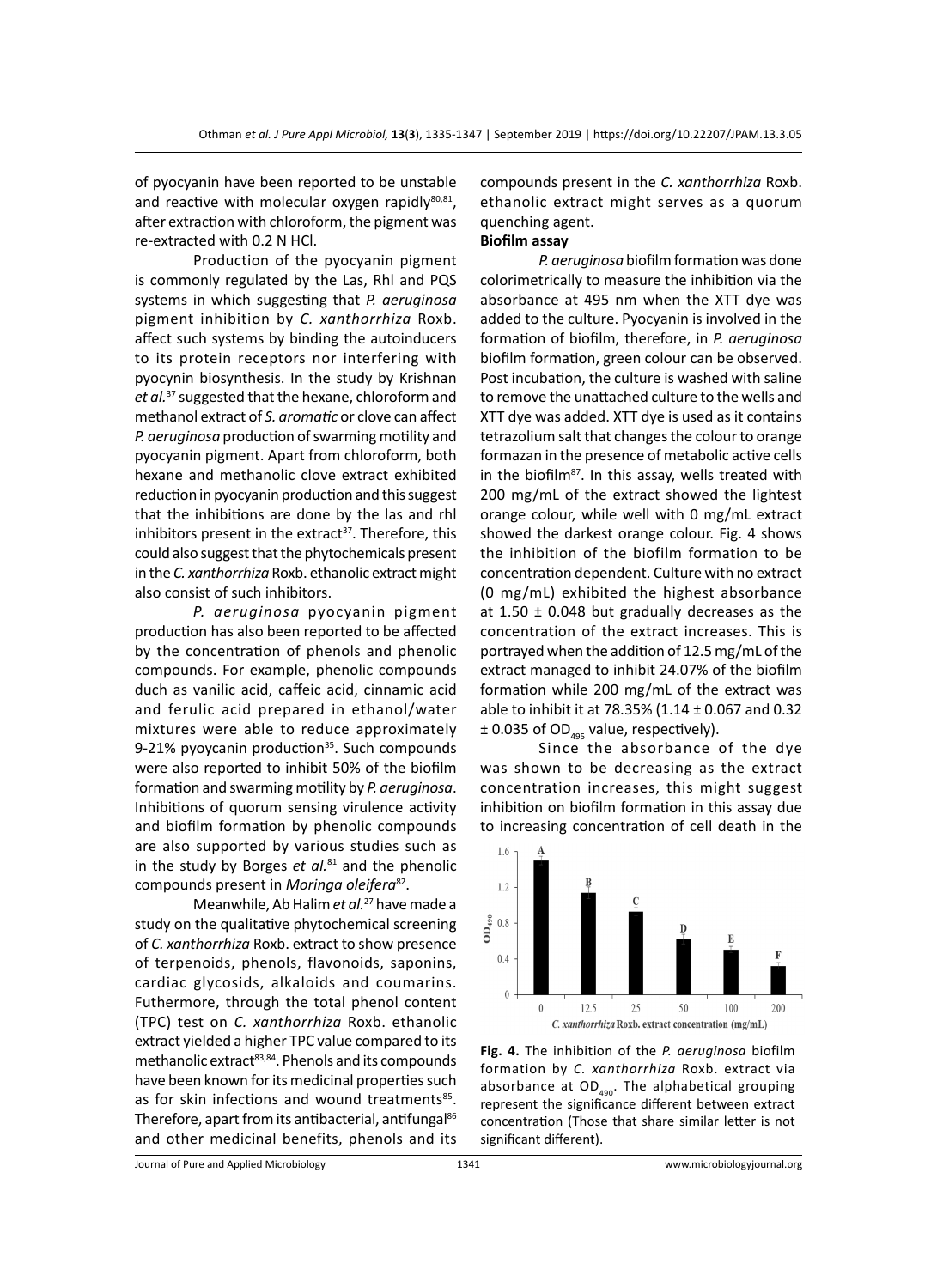biofilm<sup>88</sup>. In the study, up to 50% localized killing and lysis were observed in the biofilm center where the microcolonies are formed. There are several explanations that can attribute to biofilm cell death such as due reactive oxygen species (ROS) such as hydrogen peroxide ( $H_2O_2$ ) and nitric oxide (NO) concentration accumulation in the quorum leading to localized lysis and biofilm cell deaths88,89.

Normally, NO concentration is regulated by the production of pyocyanin pigment via redox reaction<sup>90</sup>. Pyocyanin is also reported to facilitate biofilm formation via the release of extracellular DNA (eDNA) through  $H_2O_2$  facilitated cell death<sup>91</sup>. In the early stages of biofilm development to form stable and mature biofilm, more than 50% of the biofilm matrixes are produced by eDNA $92,93$ . eDNA plays a crucial factor by regulating the interconnection of *P. aeruginosa* cells<sup>57</sup> such as promoting strong adherence towards the surface and providing a stable structure in the exopolysaccharides (EPS) of biofilm<sup>92,93</sup> and involved in cell-to-cell communication<sup>92-94</sup>. Furthermore, eDNA also facilitates biofilm expansion via twitching motility by maintaining a coherent cell alignment<sup>95</sup> and act as a nutrient source during starvation<sup>96,97</sup>.

Production of biofilm in *P. aeruginosa*  has been reported to involve an inverse regulation between swarming versus biofilm and pyocyanin<sup>98</sup>. C-di-GMP, a compound that is found to be positively regulated in production of pyocyanin and biofilm was reported to be negatively regulated when swarming motility is high $99-102$ . Such claim is also reported in the study by Kim and Park<sup>68</sup> where by the ginger extract were able to reduce *P. aeruginosa* biofilm formation but increases the swarming activity.

Swarming and biofilm formation relationship involves the type of cell attachment to the surface. While swarming motility requires reversible and motile attachment, biofilm formation involves sessile, non-motile attachment. Reduction in biofilm formation occurs when the concentration of non-motile sessile cell attachment to the surface is decreasing<sup>98,103</sup>. The conversion between the two often regulated via expression of sadB and sadC genes that control the production of c-di-GMP concentration $98,103$ . Since BifA is a C-di-GMP phosphodiesterase, interference on its activation can reduce c-di-GMP concentration thus reducing the signal C-di-GMP from being transmitted to Pel protein and CheIV chemotaxis-like cluster components<sup>104</sup>.

However, a contradiction was raised in the recent studies whereby both inhibitions on both quorum sensing regulation virulence were observed<sup>105,106</sup>. Both inhibition on swarming and biofilm formation can also be explained when the production of its signaling molecules are interrupted. This is supported by the study by Krishnan *et al.*<sup>37</sup> whereby the presence of rhl inhibitor in clove extract were able to reduce swarming and biofilm production. Furthemore, *C. xanthorrhiza* Roxb. ethanolic extract was able to act as a quorum quenching agent by affecting the GacA/GacS system, a super QS regulator reported to aid the four QS systems in *P. aeruginosa*107. The super QS regulator can be affected by inactivating the free Rsma and increasing RetS activity, which will negatively regulate the production of AIs and repress biofilm formation, respectively $108,109$ . Therefore, this could suggest that apart from inhibiting biofilm maturation, swarming motility and pyocyanin pigment production by affecting the concentration of c-di GMP associated mechanisms, the *C. xanthorrhiza* Roxb. extract also interfered with the production of the QS autoinducers signaling molecules and systems, thus affecting the activity of swarming, pyoycanin and biofilm formation.

#### **CONCLUSION**

In conclusion, as the extract concentration chose did not exhibited or only slightly show the antimicrobial activity against *P. aeruginosa* bacterial growth, the inhibition on the quorum sensing mediated virulence and biofilm formation could be due to the intrinsic quorum quenching activities by the extract. The ethanolic extract of *C. xanthorrhiza* Roxb. effect on the *P. aeruginosa* quorum sensing is concentration dependent whereby at 200 mg/mL, the extract were able to inhibit 72.12% of *P. aeruginosa* swarming, 84.30% of pyocyanin production and 78.35% of the biofilm formation. These highlight the extracts' potential as a good anti-quorum sensing agent.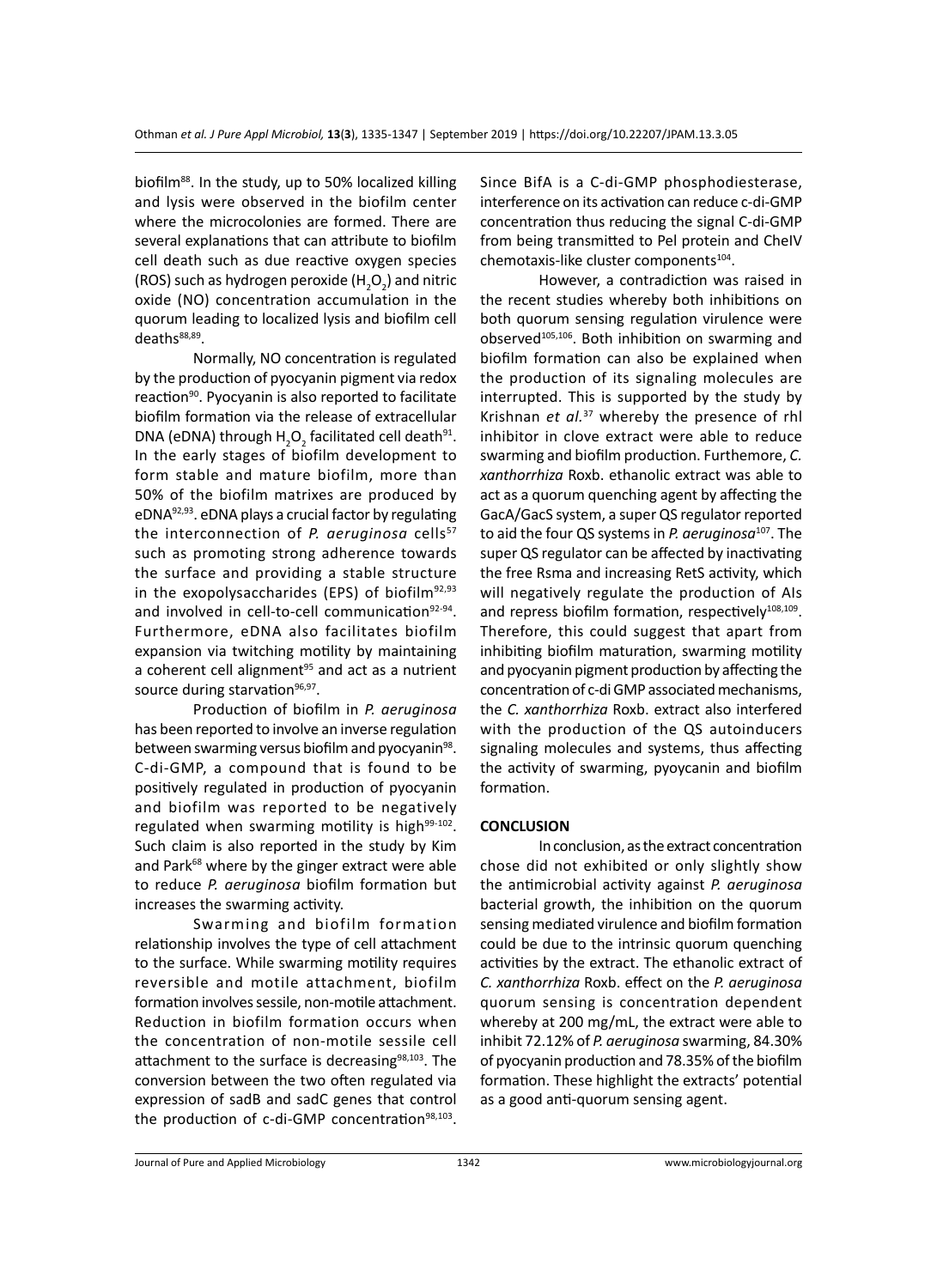#### **ACKNOWLEDGEMENT**

The authors would like to acknowledge financial support from Geran Putra UPM with number GP-IBT/2013/9410800 to Yaya Rukayadi.

# **CONFLICTS OF INTEREST**

The authors declares that there is no conflict of interest.

# **Authors' Contribution**

AFO substantially contributed in investigation and writing original draft. YR substantially contributed in conception, design of the work and interpreted microbiological data. YR and SR did the draft editing and reviewed the manuscript.

#### **Funding**

This research was founded by Universiti Putra Malaysia under Geran Putra UPM with number GP-IBT/2013/9410800 to Yaya Rukayadi.

#### **Data Availability**

All datasets generated or analyzed during this study are included in the manuscript.

#### **Ethics Statement**

This article does not contain any studies with human participants or animals performed by any of the authors.

#### **REFERENCES**

- 1. Fukuda K. Food safety in a globalized world. *Bull. World Health Organ*, 2015; **93**: 212. https://doi.org/10.2471/ BLT.15.154831.
- 2. Gustavsson J., Cederberg C., Sonesson U., Otterdijk R.V., Meybeck, A. Global Food Losses and Food Waste: Extent, Causes and Prevention, 2011. Rome: Food and Agriculture Organization of the United Nations, Natural Resources Management and Environment Department, 2011. www.fao.org/docrep/014/ mb060e/mb060e00.htm. Accessed 7 July, 2018.
- 3. Adams MS., Moss MO. Food Microbiology. 2<sup>nd</sup> Ed. Cambridge, UK: The Royal Society of Chemistry, 2000.
- 4. Mortality and Global Health estimate. https://www. who.int/gho/en/, Accessed 7 July 2018.
- 5. Scallan E., Hoekstra RM., Angulo FJ., Tauxe RV., Widdowson M.A., Roy S.L., Griffin P.M. Foodborne illness acquired in the United States—major pathogens. *Emerg. Infect. Dis*., 2011; **17**(1): 7–15. https://doi.org/10.3201/eid1701.P11101.
- 6. Teisl MF., Roe BE. Consumer willingness-to-pay to reduce the probability of retail foodborne pathogen contamination. *Food Policy*, 2010; **35**: 521–530.

https://doi.org/10.1016/j.foodpol.2010.07.003.

- 7. Abdul-Mutalib NA, Syafinaz AN., Sakai K., Shirai Y. An overview of foodborne illness and food safety in Malaysia. *Int. Food Res. J.*, 2015; **22**(3): 896–901.
- 8. Soon JM., Singh H., Baines R. Foodborne diseases in Malaysia: A review. *Food Control*, 2011; **22**: 823–830. https://doi.org/10.1016/j.foodcont.2010.12.011.
- 9. Levinson W. Review of Medical Microbiology and Immunology, pp. 142-159. 13<sup>th</sup> Ed. The McGraw Hill Education, New York, 2014.
- 10. Sigma Aldrich. Mechanism of Action Antibiotics. https://www.sigmaalrich.com, Accessed 20 May, 2018.
- 11. Bhunia AK. Introduction of Foodborne Pathogens, pp. 1-16. In Foodborne Microbial Pathogens. 1st Ed. Springer, New York, 2008. https://doi.org/10.1007/978-1-4939-7349-1\_1.
- 12. Dong Y., Wang L., Zhang LH. Quorum-quenching microbial infections: Mechanisms and implications. *Philos. Trans. R. Soc. Lond. B. Biol. Sci*., 2007; **362**(1483): 1201–1211. https://doi.org/10.1098/rstb.2007.2045.
- 13. Zhang LH., Dong YH. Quorum sensing and signal interference: Diverse implications. *Mol. Microbiol.*, 2004; **53**(6): 1563–1571. https://doi.org/10.1111/ j.1365-2958.2004.04234.x.
- 14. Ahmad A., Viljoen AM., Chenia HY. The impact of plant volatiles on bacterial quorum sensing. *Lett. Appl. Microbiol.*, 2015: **60**(1): 8–19. https://doi. org/10.1111/lam.12343.
- 15. Skandamis PN., Nychas GJE. Quorum sensing in the context of food microbiology. *Appl. Environ. Microbiol.,* 2012; **78**(16): 5473–5482. https://doi.org/10.1128/AEM.00468-12.
- 16. Szabo M., Varga GZ., Hohmann J., Schelz Z., Szegedi E., Amaral L., Molnar J. Inhibition of quorum-sensing signals by essential oils. *Phytother. Res.,* 2010; **24**(5): 782–786. https://doi.org/10.1002/ptr.3010.
- 17. Bai AJ., Rai VR.Bacterial Quorum Sensing and Food Industry.*Compr. Rev. Food Sci*. *Food Saf.,* 2011; **10**(3):183–193. https://doi.org/10.1111/j.1541- 4337.2011.00150.x.
- 18. Hossain Z. Bacteria, pp. 490–491. In Motarjemi Y, Moy G, and Ewen CDT (eds.), Encyclopedia of Food Safety*,* 1st Ed. Academic Press, Cambridge, Massachusetts, 2013. https://doi.org/10.1016/B978-0-12-378612-8.00109- 8.
- 19. Lee J., Zhang L. The hierarchy quorum sensing network in *Pseudomonas aeruginosa. Protein and Cell*, 2014; **6**(1): 26–41. https://doi.org/10.1007/s13238-014- 0100-x.
- 20. Lew KF., Goh GL., Son R., Rukayadi Y. Effect of Javanese turmeric (*Curcuma xanthorrhiza* Roxb.) extract on natural microflora of oyster mushroom (*Pleurotus sajur-caju*) and its sensory acceptability. *Int. Food Res. J.*, 2015; **22**(6), 2446–2451.
- 21. Musfiroh I., Muchtaridi M., Muhtadi A., Diantini A., Hasanah AN., Udin LZ., Ibrahim S. Cytotoxicity studies of xanthorrhizol and its mechanism using molecular docking simulation and pharmacophore modelling. *J. Appl. Pharm. Sci.*, 2013; **3**(6): 7-15.
- 22. Lim TK. *Curcuma zanthorrhiza*. pp. 384. In Edible Medicinal and Non-Medicinal Plants. Cham: Springer International Publishing, New York, 2016.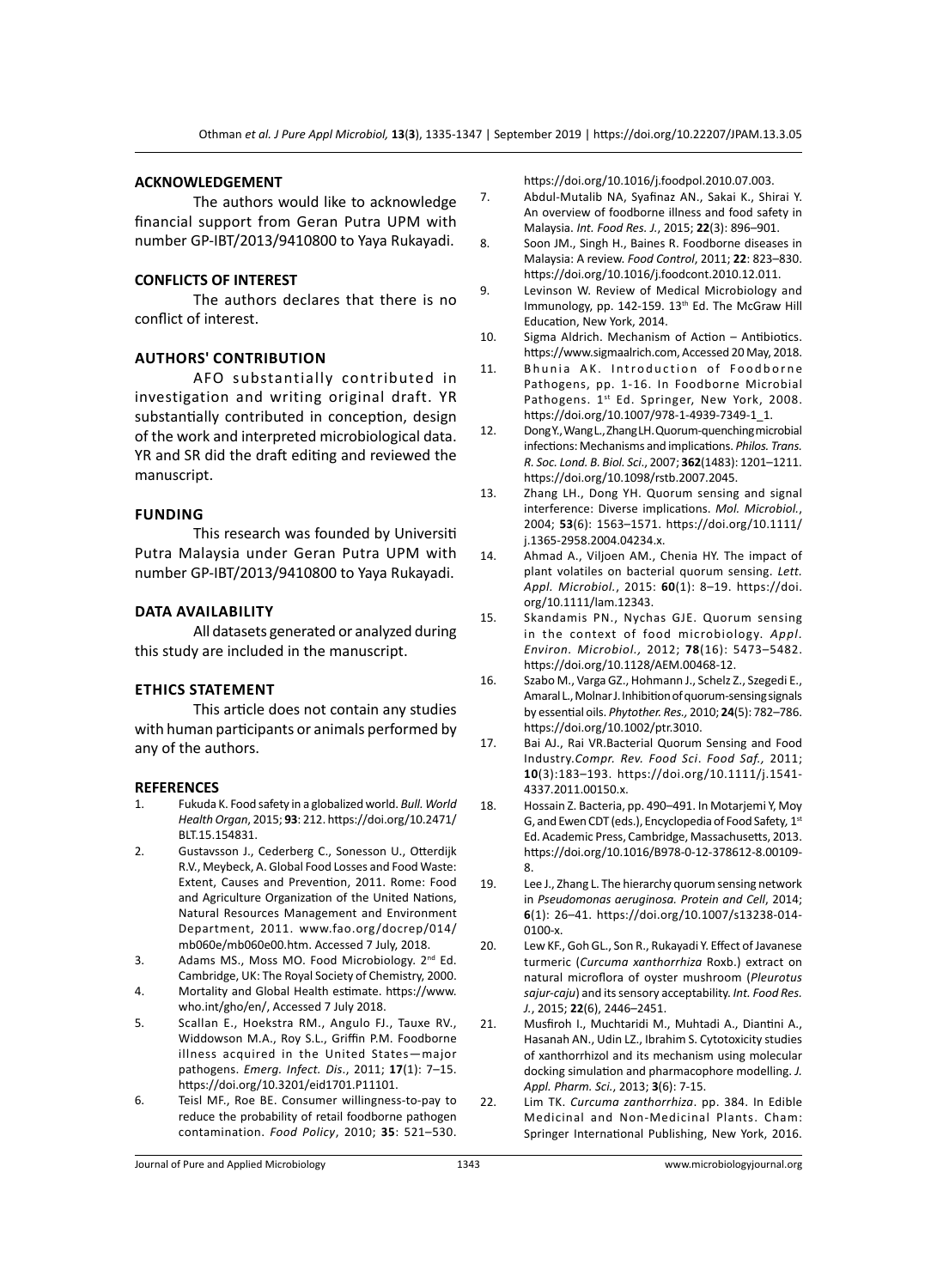https://doi.org/10.1007/978-3-319-26065-5\_16.

- 23. Park JH., Park KK., Kim MJ., Hwang JK., Park SK., Chung WY. Cancer chemoprotective effects of *Curcuma xanthorrhiza. Phytother. Res.*, 2008; **22**(5): 695–698. https://doi.org/10.1002/ptr.2418.
- 24. Jantan I., Saputri FC., Qaisar MN., Buang F. Correlation between chemical composition of *Curcuma domestica*  and *Curcuma xanthorrhiza* and their antioxidant effect on human low-density lipoprotein oxidation. *Evid. Based Complement. Alternat. Med.*, 2012; 438356. https://doi.org/10.1155/2012/438356.
- 25. Sylvester WS., Son R., Lew KF., Rukayadi Y. Antibacterial activity of Java turmeric (*Curcuma xanthorrhiza* Roxb.) extract against *Klebsiella pneumoniae* isolated from several vegetables. *Int. Food Res. J.*, 2015; **22**(5): 1770–1776.
- 26. Casilag F., Lorenz A., Krueger J., Klawonn F., Weiss S., Haussler S. LasB elastase of *Pseudomonas aeruginosa* acts in concert with alkaline protease AprA to prevent flagellin-mediated immune recognition. *Infect. Immun.*, 2015; **84**(1): 162–171. https://doi.org/10.1128/IAI.00939-15.
- 27. Ab Halim MR., Mahmud MZT., Mahmud R., Ismail S. Standardization and phytochemical studies of *Curcuma xanthorrhiza* Roxb. *Int. J. Pharm. Pharm. Sci.*, 2012; **4**(3): 606–610.
- 28. Soniya M., Kuberan T., Anitha S., Sankareswari P. *In vitro* antibacterial activity of plant extracts against Gram positive and Gram negative pathogenic bacteria. *I. J. Microbiol. Immun. Res.*, 2013; **2**(1): 1–5.
- 29. Naz R., Ayub H., Nawaz S., Islam ZU., Yasmin T., Bano A., Roberts TH. Antimicrobial activity, toxicity and antiinflammatory potential of methanolic extracts of four ethnomedicinal plant species from Punjab, Pakistan. *BMC Complement. Altern Med.,* 2017; **302**: 1-13. https://doi.org/10.1186/s12906-017-1815-z.
- 30. Clinical and Laboratory Standards Institute (CLSI). 2005. Performance Standards for Antimicrobial Disk Susceptibility Tests; Approved Standard, pp. M2-A8. 8th Ed. Villanova, PA.
- 31. Hazan R., Que YA., Maura D., Rahme LG. A method for high throughput determination of viable bacteria cell counts in 96-well plates. *BMC Microbiol.*, 2012; 12: 259. https://doi.org/10.1186/1471-2180-12-259.
- 32. Rashid MH., Kornberg A. Inorganic polyphosphate is needed for swimming, swarming, and twitching motilities of *Pseudomonas aeruginosa*. *Proc. Nat. Acad. Sci.,* 2000; **97**(9): 4885–4890. https://doi. org/10.1073/pnas.060030097.
- 33. King M., Guragain M., Sarkisova S., Patrauchan M. Pyocyanin extraction and quantitative analysis in swarming *Pseudomonas aeruginosa.* Bio-Protocol,. https://doi.org/10.21769/BioProtoc.2042.
- 34. Karpagam S., Sudhakar T., Lakshmipathy M. Microbicidal response of pyocyanin produced by *Pseudomonas aeruginosa* toward clinical isolates of fungi. *Int. J. Pharm. Pharm. Sci.,* 2013; **5**(3): 870–873.
- 35. Ugurlu A., Yagci AK., Ulusoy S., Aksu B., Bosgelmez-Tinaz G. Phenolic compounds affect production of pyocyanin, swarming motility and biofilm formation of *Pseudomonas aeruginosa. Asian Pac. J. Tropic. Biomedic,* 2016; **6**(8): 698-701.

https://doi.org/10.1016/j.apjtb.2016.06.008.

- 36. Ozcan D., Kahraman H. Pyocyanin production in the presence of calcium ion in *Pseudomonas aeruginosa* and recombinant bacteria*. Turkish J. Sci. Technol.,*  2015; **10**(1): 13–19.
- 37. Krishnan T., Yin WF., Chan KG. Inhibition of quorum sensing-controlled virulence factor production in *Pseudomonas aeruginosa* PAO1 by ayurveda spice clove (*Syzygium aromaticum*) bud extract. *Sensors,* 2012; **12**(4): 4016–4030. https://doi.org/10.3390/s120404016.
- 38. Datta S., Debanjan Jana B., Tilak Raj Maity B., Aveek Samanta B., Rajarshi Banerjee B. Piper betle leaf extract affects the quorum sensing and hence virulence of *Pseudomonas aeruginosa* PAO1. *Biotech,* 2016; **6:**18. https://doi.org/10.1007/s13205-015-0348-8.
- 39. Chong YM., Yin W., Ho CY., Mustafa MR., Hadi A., Hamid A., Awang K., Narrima P., Koh CL., Appleton DR., Chan KG. *Malabaricone C* from *Myristica cinnamomea* exhibits anti-quorum sensing activity. *J. Nat. Prod.,* 2011; **74** (10): 2261-2264. https://doi.org/10.1021/ np100872k.
- 40. Sarkisova S., Patrauchan MA., Berglund D., Nivens DE., Franklin MJ. Calcium-induced virulence factors associated with the extracellular matrix of mucoid *Pseudomonas aeruginosa* biofilms. *Society,* 2005; **187**(13): 4327–4337. https://doi.org/10.1128/JB.187.13.4327-4337.2005.
- 41. Essar DW., Eberly L., Hadero A., Crawford IP. Identification and characterization of genes for a 2nd Anthranilate Synthase in *Pseudomonas*  aeruginosa: Interchangeability of the 2 anthranilate synthases and evolutionary implications. *J. Bacteriol.,* 1990; **172**(2): 884–900. https://doi.org/10.1128/jb.172.2.884-900.1990.
- 42. Varposhti M., Abdi Ali A., Mohammadi P., Saboora A. Effects of extracts and an essential oil from some medicinal plants against biofilm formation of *Pseudomonas aeruginosa. J. Med. Microbiol. Infect. Dis.*, 2013; **1**(1): 36–40.
- 43. Azwanida NN. A review on the extraction methods use in medicinal plants, principle, strength and limitation. *Med. Aromat. Plants*, 2015; **4**: 196.
- 44. Do QD., Angkawijaya AE., Tran-Nguyen PL., Huynh LH., Soetaredjo FE., Ismadji S., Ju YH. Effect of extraction solvent on total phenol content, total flavonoid content and antioxidant activity of *Limnophila aromatica. J. Food Drug Anal.*, 2014; **22**(3): 296–302. https://doi.org/10.1016/j.jfda.2013.11.001.
- 45. Aida W. Effect of ethanol concentration, extraction time and extraction temperature on the recovery of phenolic compounds and antioxidant capacity of *Centella asiatica* extracts. *Int. Food Res. J.*, 2011; **18**: 571–578.
- 46. Dai J., Mumper R.J. Plant phenolics: Extraction, analysis and their antioxidant and anticancer properties. *Molecules*, 2010; **15**: 7313-7352. https://doi.org/10.3390/molecules15107313.
- 47. Whitcombe T. Why is ethanol the only relatively safe alcohol for human consumption?. *MadSci Network: Biochemistry,* 2000. http://www.madsci.org/posts/ archives/2000-11/973793825.Bc.r.html, Accessed 17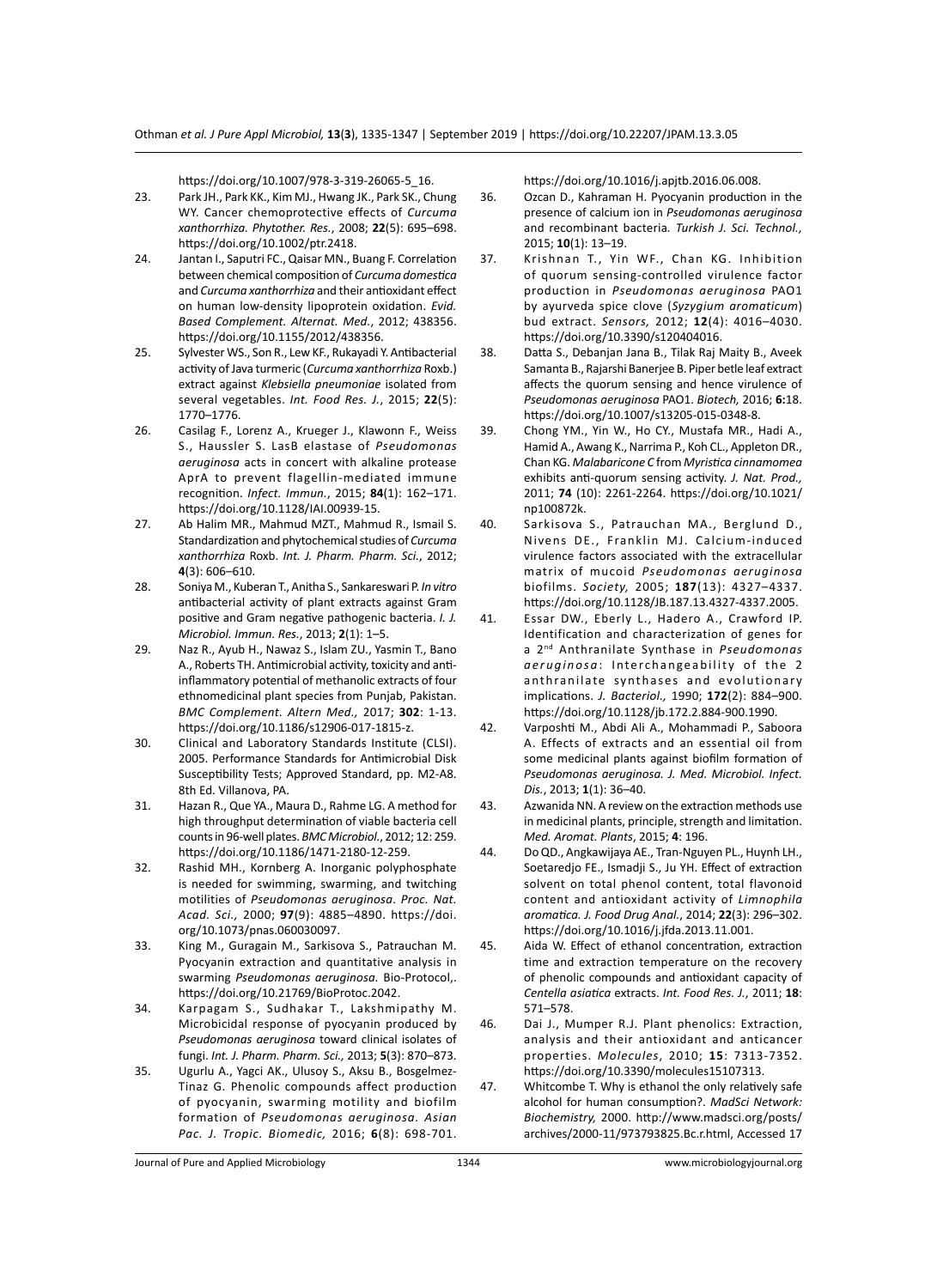July 2018.

- 48. Saifudin A., Rahayu HV., Teruna HY. "Standarisasi bahan obat alam". Pp. 16. Graha Ilmu. Yogyakarta, 2011.
- 49. Tarigan J., Zuhra CF., Sihotang H. Skrining fitokimia tumbuhan yang digunakan oleh pedagang jamu gendong untuk merawat kulit wajah di Kecamatan Medan Baru. *J. Biol. Sumatera*, 2008; **1**(3): 1–6.
- 50. Diastuti H., Syah YM., Juliawaty LD., Singgih M. Antibacterial *Curcuma xanthorrhiza* extract and fractions*. J. Math. Fund. Sci.*, 2014; **46**(3): 224–234. https://doi.org/10.5614/j.math.fund.sci.2014.46.3.2.
- 51. Harborne J. Phytochemical methods. A guide to modern techniques of plants analysis. 2nd Ed. Chapman and Hall, London, 1996.
- 52. Mangunwardoyo W., Deasywaty, Usia T. Antimicrobial and identification of active compound *Curcuma xanthorrhiza* Roxb. *Int. J. Basic Appl. Sci. IJBAS-IJENS,* 2012; **12**(1): 69–78.
- 53. Selim S., Hassan S., Al Soumaa K., EL-Anzy S. Prevalence, antibiotic resistance and in vitro activity of yogurt against some Gram negative pathogenic bacteria isolated from Arar Hospital, KSA. *Life Sci. J.*, 2013; **10**: 1450–1456.
- 54. Hanouda T., Baker JR. Antimicrobial mechanism of action of surfactant lipid preparation in enteric Gram negative bacilli. *J. Appl. Microbiol.*, 2000; **89**: 397–403. https://doi.org/10.1046/j.1365-2672.2000.01127.x.
- 55. Hidayathulla S., Keshava CK., Chandrashekar KR. Phytochemical evaluation and antibacterial activity of *Pterospermum diversifolium* Blume. *Int. J. Pharm. Sci.*, 2011; **3**(2): 165–167.
- 56. Al-Rubiay KK., Jaber NN., Al Mhaawe BH., Alrubaay LK. Antimicrobial of henna extract. *Oman Med. J.*, 2008; **23**: 4 – 8. https://doi.org/10.4176/081215.
- 57. Nohynek LJ., Alakomi A., Kankonen MP., Heinonen M., Helander I.M., Oksman- Caldentey KM., Puupponen-Pimia RH. Berry phenolics: Antimicrobial properties and mechanisms of action against severe human pathogens. *Nutr. Cancer*, 2006; **54**(1): 18–32. https://doi.org/10.1207/s15327914nc5401\_4.
- 58. Taylor PK., Yeung ATY., Hancock REW. Antibiotic resistance in *Pseudomonas aeruginosa* biofilms: Towards the development of novel anti-biofilm therapies. *J. Biotechnol.*, 2014; **191**: 121–130. https://doi.org/10.1016/j.jbiotec.2014.09.003.
- 59. Hertiani T., Palupi SI., Sanliferianti., Nurwindasari D.H. *In vitro* test on antimicrobial potency against *Staphyloccocus aureus, Escherichia coli, Shigella dysentriaea* and *Candida albicans* of some herbs traditionally used cure infection diseases*. Pharmacon,* 2003; **4**(2): 89–95.
- 60. Hancock REW., and Bell A. Antibiotic uptake into Gram-negative bacteria*. Eur. J. Clin. Microbiol. Infect. Dis.*, 1988; **7**: 713–720. https://doi.org/10.1007/ BF01975036.
- 61. Khan MSA., Zahin M., Hasan S., Husain FM., Ahmad I. Inhibition of quorum sensing regulated bacterial functions by plant essential oils with special reference to clove oil. *Lett. Appl. Microbiol.,* 2009; **49**(3): 354–360. https://doi.org/10.1111/j.1472-765X.2009.02666.x.
- 62. Kצhler T., Curty LK., Barja F., van Delden C., Pech טre JC. Swarming of *Pseudomonas aeruginosa* is

dependent on cell-to-cell signaling and requires flagella and pili. *J. Bacteriol.,* 2000; **182**(21): 5990–6. https://doi.org/10.1128/JB.182.21.5990-5996.2000.

- 63. Davey ME., Caiazza NC., O'Toole GA. Rhamnolipid surfactantproduction affects biofilm architechture in *Pseudomonas aeruginosa* PA01. *J. Bacteriol.*, 2003; **185**(3): 1027-1036. https://doi.org/10.1128/ JB.185.3.1027-1036.2003.
- 64. Nogales J., Dominiguez-Ferreras A., Amaya-Gomez CV., van Dillewijn P., Cuellar V., Sanjuan J., Olivares J., Soto M.J. Transcriptome profiling of a *Sinorhizobium meliloti* fadD mutant reveals the role of rhizobactin 1021 biosynthesis and regulation genes in the control of swarming. *BMC Genomics*, 2010; **11**: 157. https://doi.org/10.1186/1471-2164-11-157.
- 65. Rahim R., Ochsner UA., Olvera C., Graninger M., Messner P., Lam J.S., Soberףn-Chavez G. Cloning and functional characterization of the *Pseudomonas aeruginosa rhl*C gene that encodes Rhamnosyltransferase 2, an enzyme responsible for di-rhamnolipid biosynthesis. *Mol. Microbiol.*, 2001; **40**(3): 708–18. https://doi.org/10.1046/j.1365-2958.2001.02420.x.
- 66. Ochsner UA., Reiser J. Autoinducer-mediated regulation of rhamnolipid biosurfactant synthesis in *Pseudomonas aeruginosa. Proc. Nat. Acad. Sci.*, 1995; **92**: 6424–6428. https://doi.org/10.1073/pnas.92.14.6424.
- 67. Caiazza NC., Shanks RMQ., O'toole GA. Rhamnolipids modulate swarming motility patterns of *Pseudomonas aeruginosa*. *J. Bacteriol.*, 2005; **187**(21): 7351–7361. https://doi.org/10.1128/JB.187.21.7351-7361.2005.
- 68. Kim HS., Park HD. Ginger extract inhibits biofilm formation by *Pseudomonas aeruginosa* PA14. *PLoS ONE,* 2013; **8**: 9. https://doi.org/10.1371/journal.pone.0076106.
- 69. Rasmussen TB., Bjarnsholt T., Skindersoe ME., Hentzer M., Kristoffersen P., Kצte M., Givskov M. Screening for quorum-sensing inhibitors (QSI) by use of a novel genetic system, the QSI selector. *J. Bacteriol.*, 2005; **187**(5): 1799–814. https://doi.org/10.1128/ JB.187.5.1799-1814.2005.
- 70. Caiazza NC., Merritt JH., Brothers KM., O'Toole GA. Inverse regulation of biofilm formation and swarming motility by *Pseudomonas aeruginosa* PA14. *J. Bacteriol.*, 2007; **189**(9): 3603–12. https://doi. org/10.1128/JB.01685-06.
- 71. Pratt LA., Kolter R. Genetic analysis of *Escherichia coli* biofilm formation: Roles of flagella, motility, chemotaxis and type I pili. *Mol. Microbiol.*, 1998; **30**(2): 285–293. https://doi.org/10.1046/j.1365-2958.1998.01061.x.
- 72. O'May C., Tufenkji N. The swarming motility of *Pseudomonas aeruginosa* is blocked by *Cranberry proanthocyanidins* and other tannin-containing materials. *Appl. Environ. Microbiol.*, 2011; **77**(9): 3061–3067. https://doi.org/10.1128/AEM.02677-10.
- 73. Vattem DA., Mihalik K., Crixell SH., McLean RJC. Dietary phytochemicals as quorum sensing inhibitors. *Fitoterapia*, 2007; **78**(4): 302–310. https://doi.org/10.1016/j.fitote.2007.03.009.
- 74. Huber B., Eberl L., Feucht W., Polster J. Influence of polyphenols on bacterial biofilm formation and quorum-sensing. *Z. Naturforsch,* 2003; **58**: 879–884. https://doi.org/10.1515/znc-2003-11-1224.
- 75. Serrano J., Puupponen-Pimiה R., Dauer A., Aura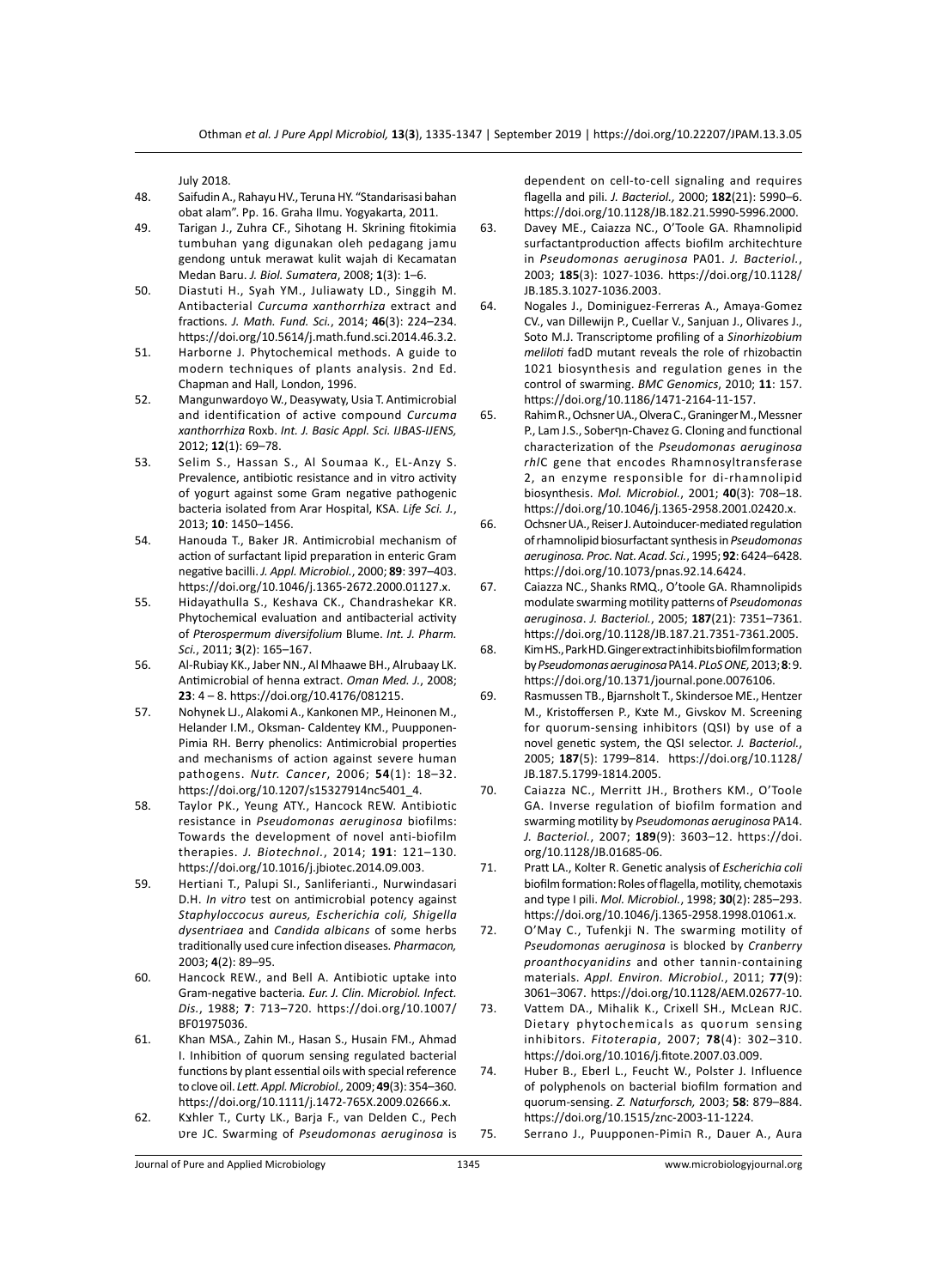AM., Saura-Calixto F. Tannins: Current knowledge of food sources, intake, bioavailability and biological effects. *Mol. Nut. Food Res.*, 2009; **53**(S2): S310–S329. https://doi.org/10.1002/mnfr.200900039.

- 76. Haslam E. Natural polyphenols (vegetable tannins) as drugs: Possible modes of action. *J. Nat. Prod.*, 1996; **59**(2): 205–15. https://doi.org/10.1021/np960040+.
- 77. Hagerman AE., Butler LG. The specificity of proanthocyanidin-protein interactions. *The J. Biol. Chem.*, 1981; **256**(9): 4494–7.
- 78. Borges A., Saavedra MJ., Simץes M. The activity of ferulic and gallic acids in biofilm prevention and control of pathogenic bacteria. *Biofouling*, 2012; **28** (7): 755–767. https://doi.org/10.1080/08927014.2012.706751.
- 79. Reszka KJ., O'Malley Y., McCormick ML., Denning GM., and Britigan BE. Oxidation of pyocyanin, a cytotoxic product from *Pseudomonas aeruginosa,* by microperoxidase 11 and hydrogen peroxide. *Free Radical Biology and Medicine*, 2004; **36**(11): 1448–1459. https://doi.org/10.1016/S0891-5849(04)00224-2.
- 80. Prijaya P., Philip R., Singh ISB. Cloning and overexpression of Phz genes encoding phenazine biosynthetic pathway for the enhanced production of pyocyanin in *Pseudomonas aeruginosa* MCCB117. Cochin University of Science and Technology, Shodhganga. India, 2013.
- 81. Borges A., Serra S., Cristina Abreu A., Saavedra MJ., Salgado A., Simץes M. Evaluation of the effects of selected phytochemicals on quorum sensing inhibition and in vitro cytotoxicity. *Biofouling*, 2014; **30**(2): 183–195. https://doi.org/10.1080/08927014.2013.852542.
- 82. Karatuna O., Yagci A. Analysis of quorum sensingdependent virulence factor production and its relationship with antimicrobial susceptibility in *Pseudomonas aeruginosa* respiratory isolates. *Clin. Microbiol. Infect.*, 2010; **16**(12): 1770–1775. https://doi.org/10.1111/j.1469-0691.2010.03177.x.
- 83. Mustafa RA., Abdul Hamid A., Mohamed S., Bakar FA. Total phenolic compounds, flavonoids, and radical scavenging activity of 21 selected tropical plants. *J. Food Sci.*, 2010; **75**: C28-35. https://doi.org/10.1111/j.1750-3841.2009.01401.x.
- 84. Moure A., Cruz JM., Franco D., Manuel Dom םnguez J., Sineiro J., Domםnguez H., Nסתez M.J., Carlos Parajף J. Natural antioxidants from residual sources. *Food Chem.*, 2001; **72**: 145–171. https://doi.org/10.1016/S0308-8146(00)00223-5.
- 85. Okwu D.E. Evaluation of the chemical composition of indigenous. Spices and flavouring agents. *Global J. Pure Appl.Sci.*, 2001;**7**: 455–459. https://doi.org/10.4314/gjpas.v7i3.16293.
- 86. Kim JE., Kim HE., Hwang JK., Lee HJ., Kwon HK., Kim BI. Antibacterial characteristics of *Curcuma xanthorrhiza* extract on *Streptococcus mutans* biofilm. *J. Microbiol.*, 2008; **46**: 228–232. https://doi.org/10.1007/s12275-007-0167-7.
- 87. Tunney MM., Ramage G., Field TR., Moriarty TF., Storey DG. Rapid colorimetric assay for antimicrobial susceptibility testing of *Pseudomonas aeruginosa. Antimicrob. Agents Chemother.*, 2004; **48**(5): 1879-1881. https://doi.org/10.1128/AAC.48.5.1879-1881.2004. 88. Webb JS., Thompson LS., James S., Charlton T.,

Tolker-Nielsen T., Koch B., Givskov M., Kjelleberg S. Cell death in *Pseudomonas aeruginosa* biofilm development. *J. Bacteriol.*, 2003; **185**(15): 4585-4592. https://doi.org/10.1128/JB.185.15.4585-4592.2003.

- 89. Barraud N., Hassett DJ., Hwang SH., Rice SA., Kjelleberg S., Webb JS. Involvement of nitric oxide in biofilm dispersal of *Pseudomonas aeruginosa. J. Bacteriol.*, 2006; **188**(21): 7344–7353. https://doi.org/10.1128/JB.00779-06.
- 90. Samanta S., Thavasi R., Jayalakshmi S. Phenazine pigments from *Pseudomonas aeruginosa* and their application as antibacterial agent and food colourants. *Res. J. Microbiol.*, 2008; **3**(3): 122–128. https://doi.org/10.3923/jm.2008.122.128.
- 91. Das T., Manefield M. Pyocyanin Promotes Extracellular DNA Release in *Pseudomonas aeruginosa. PLOS ONE*, 2012; **7**(10): e4671B. https://doi.org/10.1371/journal.pone.0046718.
- 92. Allesen-Holm M., Barken KB., Yang L., Klausen M., Webb JS., Kjelleberg S., Tolker-Nielsen TA. Characterization of DNA release in *Pseudomonas aeruginosa* cultures and biofilms. *Mol. Microbiol.*, 2006; **59**: 1114–1128. https://doi.org/10.1111/j.1365-2958.2005.05008.x.
- 93. Whitchurch CB., Tolker-Nielsen T., Ragas PC., Mattick JS. Extracellular DNA required for bacterial biofilm formation. *Science*, 2002; **295**(5559): 1487. https://doi.org/10.1126/science.295.5559.1487.
- 94. Flemming HC., Wingender J. The biofilm matrix. *Nat. Rev. Microbiol.,* 2010; **8**(9): 623–633. https://doi.org/10.1038/nrmicro2415.
- 95. Gloag ES., Turnbull L., Huang A., Vallotton P., Wang H., Nolan LM., Whitchurch CB. Self-organization of bacterial biofilms is facilitated by extracellular DNA. *Proc. Nat. Acad. Sci.*, 2013; **110**(28): 11541–11546. https://doi.org/10.1073/pnas.1218898110.
- 96. Mulcahy H., Charron-Mazenod L., Lewenza S. *Pseudomonas aeruginosa* produces an extracellular deoxyribonuclease that is required for utilization of DNA as a nutrient source. *Environ. Microbiol.,* 2010; **12(**6): 1621–9. https://doi.org/10.1111/j.1462-2920.2010.02208.x.
- 97. Finkel SE., Kolter R. DNA as a nutrient: novel role for bacterial competence gene homologs*. J. Bacteriol.* , 2001; **183** ( 2 1 ) : 6 2 8 8 – 9 3 . https://doi.org/10.1128/JB.183.21.6288-6293.2001.
- 98. Merighi M., Lee VT., Hyodo M., Hayakawa Y., Lory S. The second messenger bis-(3'-5')-cyclic-GMP and its PilZ domain-containing receptor Alg44 are required for alginate biosynthesis in *Pseudomonas aeruginosa*. *Mol. Microbiol.*, 2007; **65**(4): 876–895. https://doi.org/10.1111/j.1365-2958.2007.05817.x.
- 99. Merritt JH., Brothers KM., Kuchma SL., O 'toole GA. SadC reciprocally influences biofilm formation and swarming motility via modulation of exopolysaccharide production and flagellar function. *J. Bacteriol.*, 2007; **189**(22): 8154–8164. https://doi.org/10.1128/JB.00585-07.
- 100. Rצmling U., Gomelsky M., Galperin MY. C-di-GMP: The dawning of a novel bacterial signalling system. *Mol. Microbiol.*, 2005; **57**(3): 629–639. https://doi.org/10.1111/j.1365-2958.2005.04697.x. 101. D'Argenio DA., Miller SI. Cyclic di-GMP as a bacterial

Journal of Pure and Applied Microbiology